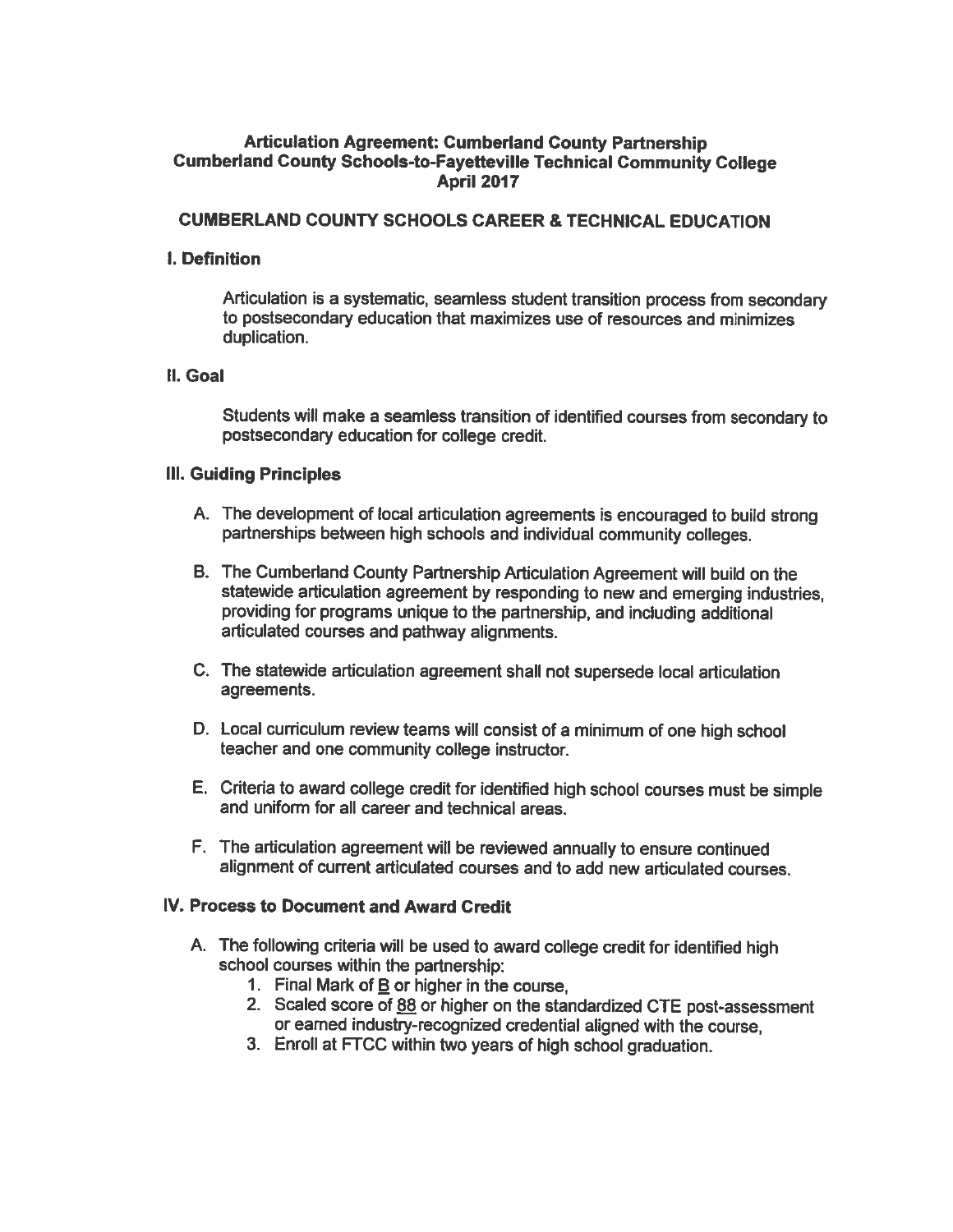- B. High school students who enroll in a Career and College Promise pathway may earn articulated college credit, as described in this agreement, while enrolled in high school if the CTE articulated college credit is part of the Career and College Promise pathway.
- C. Community college officials will have the responsibility of verifying eligibility and acceptance of articulated courses on the high school transcript. Students may be asked to submit supporting documentation and/or demonstrate proficiency to receive credit (i.e. portfolio, industry credential). Colleges must follow the criteria of the Southern Association of Colleges and Schools (SACS) Commission on Colleges in awarding credit.

**Cumberland County Schools Fayetteville Technical Community College** Chair  $C$ liaic **Board of Education Board of Trustees** <u> S/9/17</u> 15 **President** Dr. Frank Till, Superintendent **Date** Technical Community College **Cumberland County Schools** teville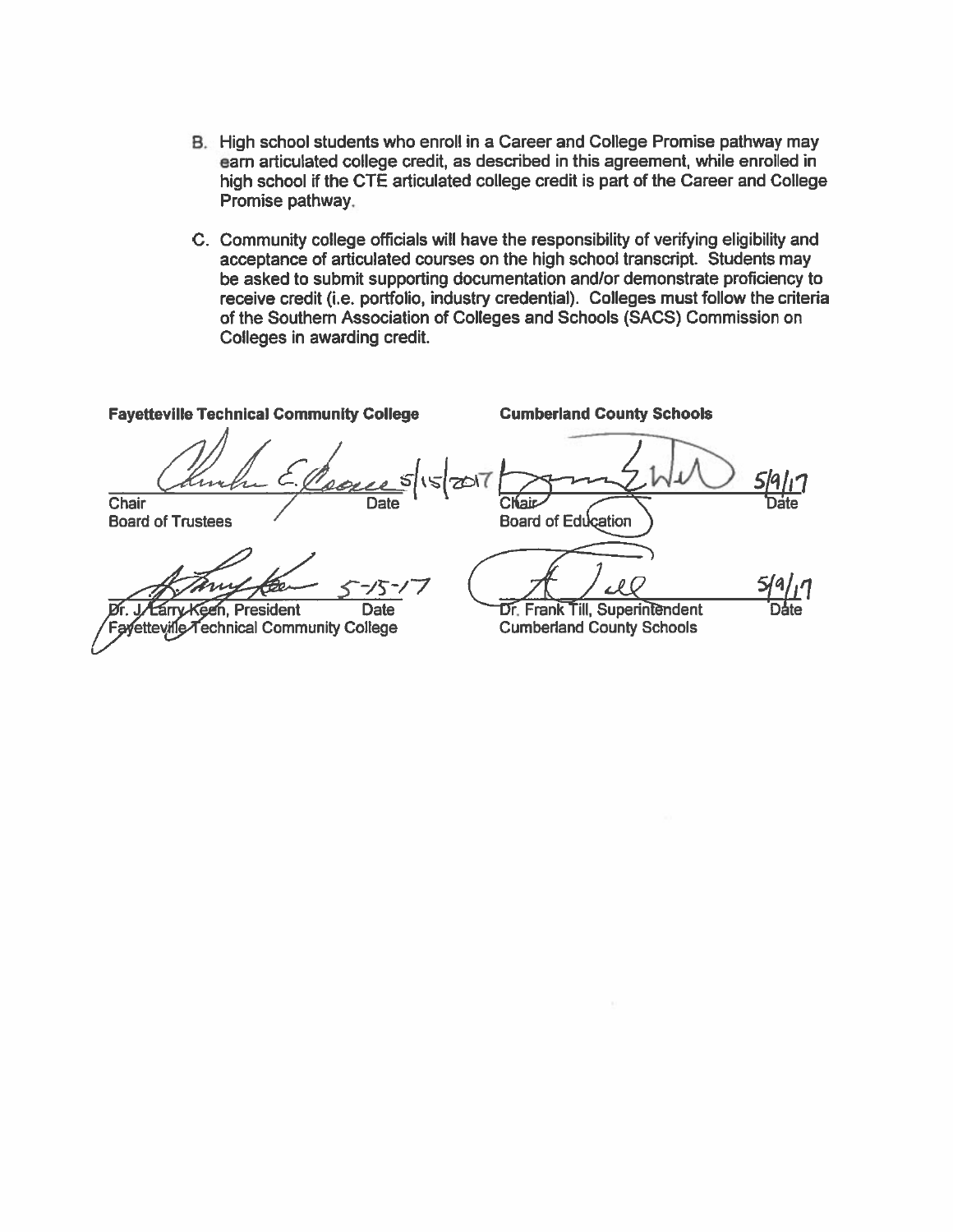# **Fayetteville Technical Community College and the Cumberland County Schools**

### **Local Articulation Agreement**

## **Effective July 1, 2017**

Criteria: Final grade of B (80) or higher in the high school course

A scaled score of 88 or higher on the CTE Post-Assessment OR aligned industry-

recognized credential

Enroll at FTCC within two years of high school graduation

| <b>Program Name</b>                                           | <b>High School</b>                |                                                                    | <b>Community College</b>                         |                                                                                 |
|---------------------------------------------------------------|-----------------------------------|--------------------------------------------------------------------|--------------------------------------------------|---------------------------------------------------------------------------------|
|                                                               | <b>Course</b><br><b>Number</b>    | <b>Course Name</b>                                                 | <b>Course</b><br><b>Number</b>                   | <b>Course Name</b>                                                              |
| <b>Agricultural</b><br><b>Education</b>                       | AP41                              | Horticulture I                                                     | <b>HOR</b><br>150                                | Introduction to<br>Horticulture                                                 |
|                                                               | AP44                              | Horticulture II - Landscaping                                      | <b>HOR</b><br>116                                | Landscape<br>Management I                                                       |
|                                                               | AP41<br>and<br>AP42               | Horticulture I<br><b>AND</b><br>Horticulture II                    | <b>HOR</b><br>160                                | <b>Plant Materials I</b>                                                        |
| <b>Business,</b><br><b>Fianance and</b><br><b>Information</b> | <b>BA10</b><br>and<br><b>BA20</b> | Accounting I<br><b>AND</b><br><b>Accounting II Honors</b>          | ACC<br>111                                       | <b>Financial Accounting</b>                                                     |
| <b>Technology</b><br><b>Education</b>                         | <b>BM20</b>                       | Microsoft Excel and Access                                         | <b>CTS</b><br>130                                | Spreadsheet                                                                     |
|                                                               | <b>BM10</b><br>and<br><b>BM20</b> | <b>MS Word and PowerPoint</b><br><b>AND</b><br>MS Excel and Access | <b>CIS 111</b><br><b>OR</b><br><b>OST</b><br>137 | <b>Basic PC Literacy</b><br><b>OR</b><br><b>Office Software</b><br>Applications |
|                                                               | <b>BD10</b>                       | Multimedia & Webpage Design                                        | <b>DME</b><br>115                                | <b>Graphic Design Tools</b>                                                     |
|                                                               | <b>BF05</b>                       | <b>Personal Finance</b>                                            | <b>BUS</b><br>125                                | <b>Personal Finance</b>                                                         |
|                                                               | <b>CN10</b>                       | AOF Principles of Finance                                          | <b>BUS</b><br>125                                | <b>Personal Finance</b>                                                         |
|                                                               | <b>CN18</b>                       | <b>AOF Financial Services</b>                                      | <b>BAF</b><br>110                                | Principles of Banking                                                           |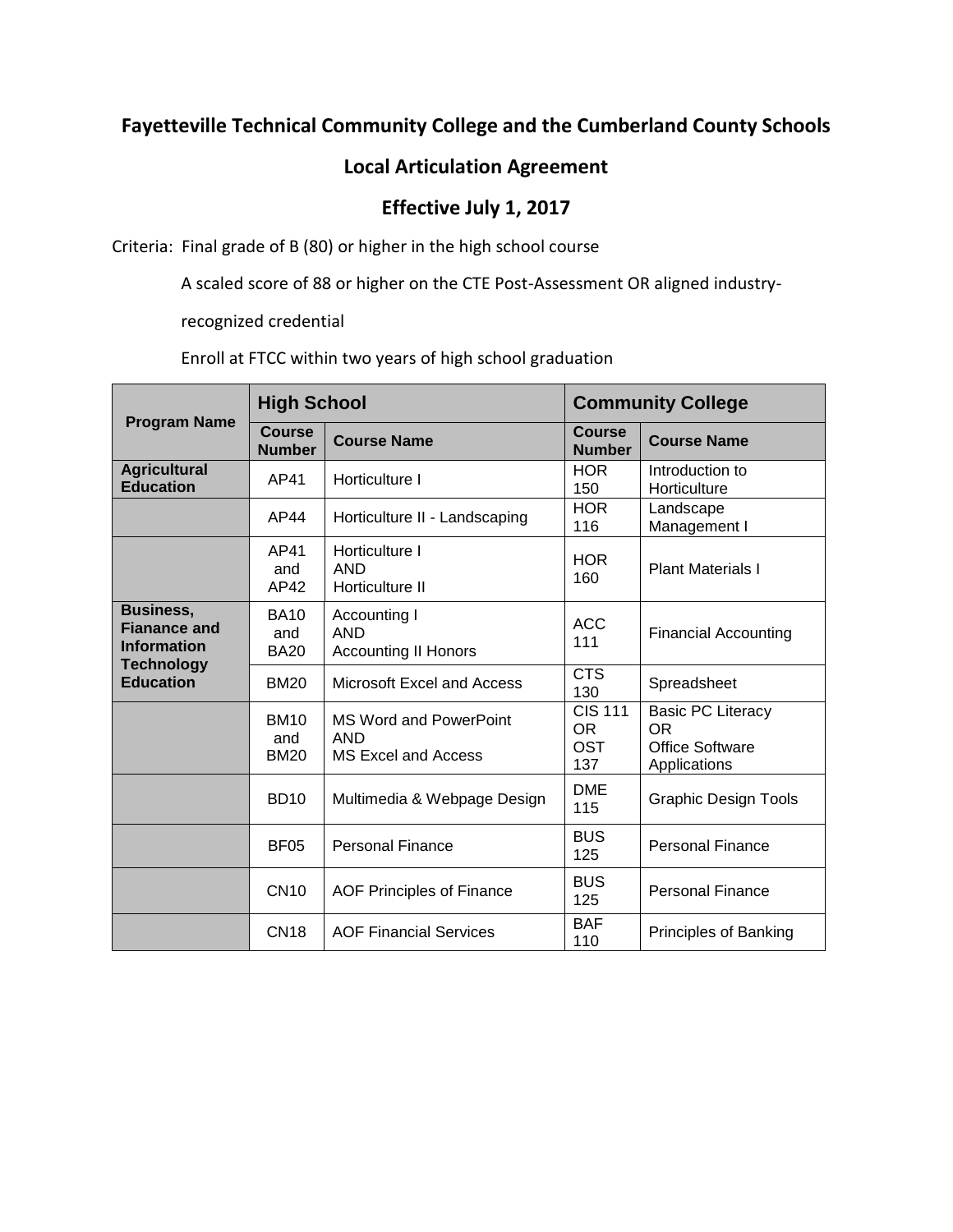| <b>Family and</b><br><b>Consumer</b><br>Science<br><b>Education</b> | <b>FE11</b>                       | Early Childhood Education I<br><b>AND</b><br>Early Childhood Education II<br>(With 93 Scaled Score)                                                     | <b>EDU 119</b>                                                  | Introduction to Early<br><b>Childhood Education</b>                                                |
|---------------------------------------------------------------------|-----------------------------------|---------------------------------------------------------------------------------------------------------------------------------------------------------|-----------------------------------------------------------------|----------------------------------------------------------------------------------------------------|
|                                                                     | <b>FE60</b>                       | Parenting & Child Development                                                                                                                           | <b>EDU 144</b>                                                  | Child Development I                                                                                |
|                                                                     | <b>FH21</b>                       | <b>Culinary Arts and Hospitality I</b><br><b>AND</b><br>ServSafe Certification                                                                          | <b>CUL</b><br>135A                                              | Food and Beverage<br>Service Lab                                                                   |
|                                                                     | <b>FH21</b><br>and<br><b>FH22</b> | <b>Culinary Arts and Hospitality I</b><br><b>AND</b><br><b>Culinary Arts and Hospitality II</b>                                                         | <b>CUL 140</b><br>OR.<br><b>CUL 170</b>                         | <b>Basic Culinary Skills</b><br>OR.<br>Garde Manager I                                             |
|                                                                     | <b>FN41</b><br>or<br><b>FH20</b>  | Foods II - Enterprise<br>AND<br>ServSafe Certification<br>OR.<br>Introduction to Culinary Arts &<br>Hospitality<br><b>AND</b><br>ServSafe Certification | <b>CUL 110</b>                                                  | Sanitation & Safety                                                                                |
|                                                                     | <b>FN41</b><br>and<br><b>FN42</b> | Foods I<br><b>AND</b><br>Foods II-Enterprise<br><b>AND</b><br>ServSafe Certification                                                                    | <b>NUT 110</b><br>OR.<br><b>CUL112</b><br><b>AND</b><br>CUL112A | Nutrition<br>OR.<br>Nutrition for<br>Foodservice<br><b>AND</b><br>Nutrition for<br>Foodservice Lab |
| <b>Health Science</b><br><b>Education</b>                           | <b>HU41</b>                       | Health Science I                                                                                                                                        | <b>MED 120</b>                                                  | Survey of Medical<br>Terminology                                                                   |
|                                                                     | <b>HU41</b>                       | <b>Health Science I</b><br><b>AND</b><br>Valid Heartsaver CPR AED<br>Card                                                                               | <b>HSC 120</b>                                                  | <b>CPR</b>                                                                                         |
|                                                                     | <b>HN43</b>                       | <b>Nursing Fundamentals</b>                                                                                                                             | <b>NAS 101</b>                                                  | <b>Nursing Assistant I</b>                                                                         |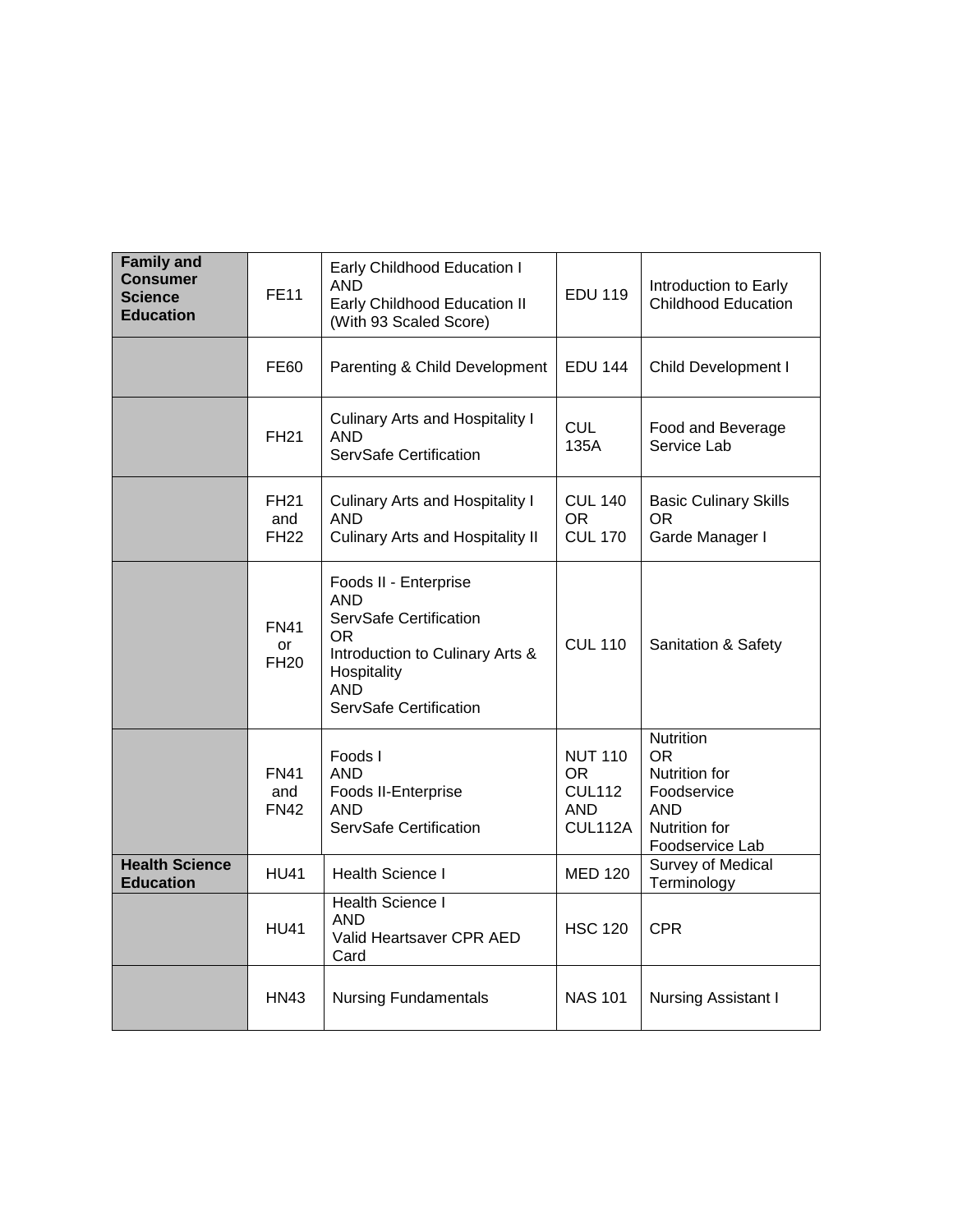| <b>Marketing and</b><br>Entrepreneurship<br><b>Education</b> | MA52        | <b>Marketing Applications</b>   | <b>MKT</b><br>123                         | Fundamentals of<br>Selling                                                                 |
|--------------------------------------------------------------|-------------|---------------------------------|-------------------------------------------|--------------------------------------------------------------------------------------------|
|                                                              | MM51        | Marketing                       | <b>MKT</b><br>120                         | <b>Principles of Marketing</b>                                                             |
|                                                              | <b>MH31</b> | Sports & Entertainment Mktg. I  | <b>MKT</b><br>229                         | <b>Special Events</b><br>Production                                                        |
|                                                              | MH32        | Sports & Entertainment Mktg. II | <b>MKT</b><br>230                         | <b>Public Relations</b>                                                                    |
|                                                              | MH42        | <b>Hospitality and Tourism</b>  | <b>HRM</b><br>110 OR<br><b>HRM</b><br>240 | Introduction to<br><b>Hospitality &amp; Tourism</b><br>OR.<br>Marketing for<br>Hospitality |
|                                                              | MU90        | Strategic Marketing             | MK221                                     | Consumer Behavior                                                                          |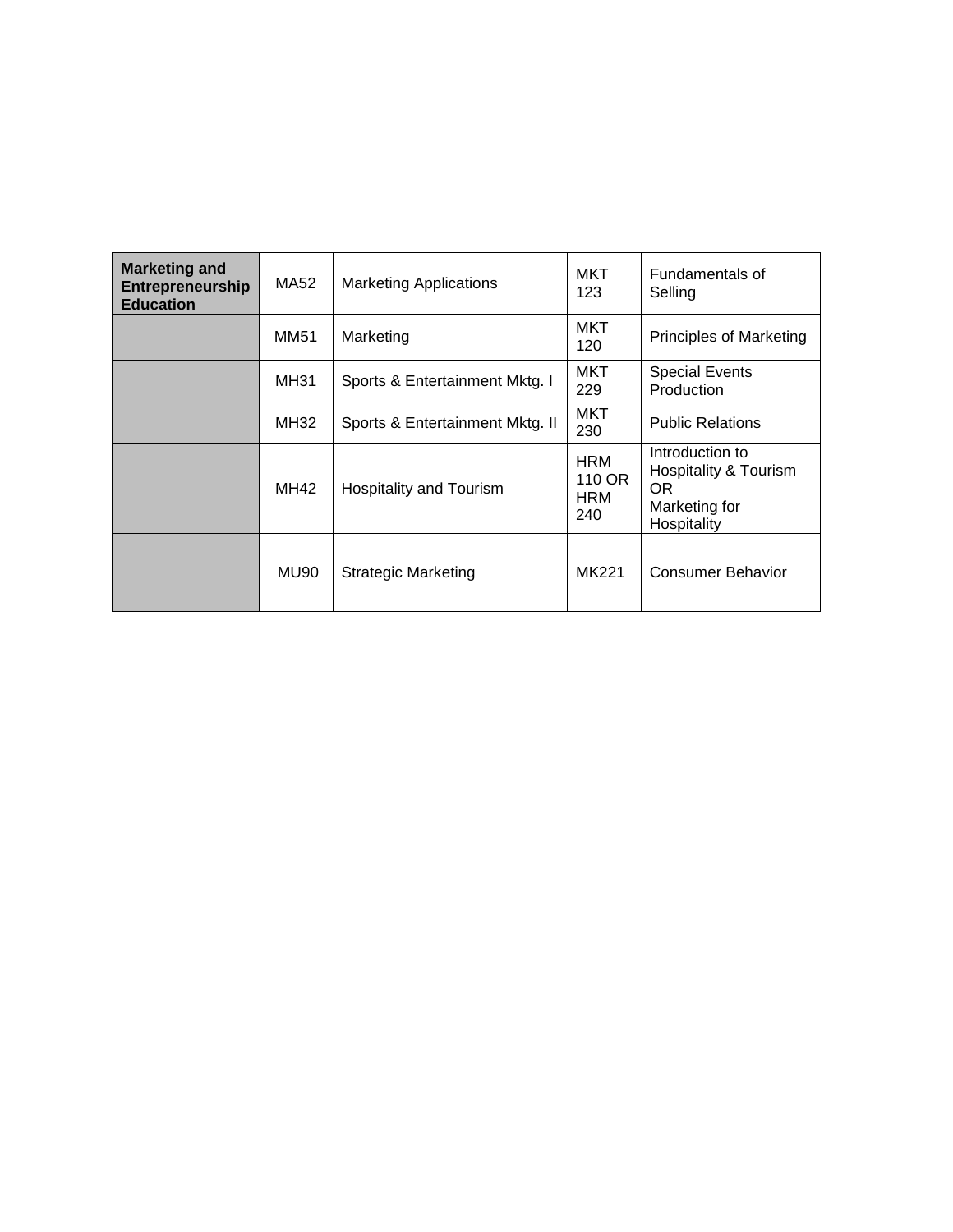| <b>Trade and</b><br><b>Industrial</b><br><b>Education</b> | IC <sub>00</sub>                                                  | Core & Sustainable<br>Construction                                                                  | <b>CAR</b><br>110                                             | Introduction to<br>Carpentry                                                        |
|-----------------------------------------------------------|-------------------------------------------------------------------|-----------------------------------------------------------------------------------------------------|---------------------------------------------------------------|-------------------------------------------------------------------------------------|
|                                                           | IC <sub>00</sub>                                                  | Core & Sustainable<br>Construction AND<br><b>OSHA 10 Construction</b><br>Certification              | <b>ISC 115</b>                                                | <b>Construction Safety</b>                                                          |
|                                                           | IC <sub>00</sub><br>and<br><b>IC21</b>                            | Core & Sustainable<br>Construction<br>AND<br>Carpentry I                                            | <b>CAR</b><br>111                                             | Carpentry I                                                                         |
|                                                           | IC <sub>00</sub><br>and<br><b>IC21</b><br>and<br>IC <sub>22</sub> | Core & Sustainable<br>Construction<br><b>AND</b><br>Carpentry I<br><b>AND</b><br>Carpentry II       | CAR<br>112                                                    | Carpentry II                                                                        |
|                                                           | <b>IT30</b>                                                       | Introduction to Collision Repair<br><b>AND</b><br><b>I-CAR Intro Series Certificate</b>             | <b>TRN</b><br>110                                             | Introduction to<br>Transportation<br>Technology                                     |
|                                                           | <b>IT31</b>                                                       | <b>Collision Repair I</b><br><b>AND</b><br><b>I-CAR Non-Structural Pro Level</b><br>I Certification | <b>AUB121</b>                                                 | Non-Structural Damage                                                               |
|                                                           | <b>IC61</b>                                                       | Drafting I                                                                                          | <b>ARC</b><br>111                                             | Introduction to<br>Architectural<br>Technology                                      |
|                                                           | <b>IC61</b><br>and<br>IC62                                        | Drafting I<br><b>AND</b><br>Drafting II - Architectural                                             | <b>ARC</b><br>114 &<br>114A<br><b>OR</b><br><b>DFT</b><br>151 | Architectural CAD<br><b>AND</b><br>Architectural CAD Lab<br><b>OR</b><br>CAD I      |
|                                                           | <b>IC61</b><br>and<br><b>IV22</b>                                 | Drafting I<br><b>AND</b><br>Drafting II - Engineering                                               | <b>ARC</b><br>114 &<br>114A<br><b>OR</b><br><b>DFT</b><br>151 | Architectural CAD<br><b>AND</b><br>Architectural CAD Lab<br>OR.<br>CAD <sub>I</sub> |
|                                                           | 7973                                                              | Drafting III - Engineering                                                                          | <b>ARC</b><br>221                                             | Architectural 3-D CAD                                                               |